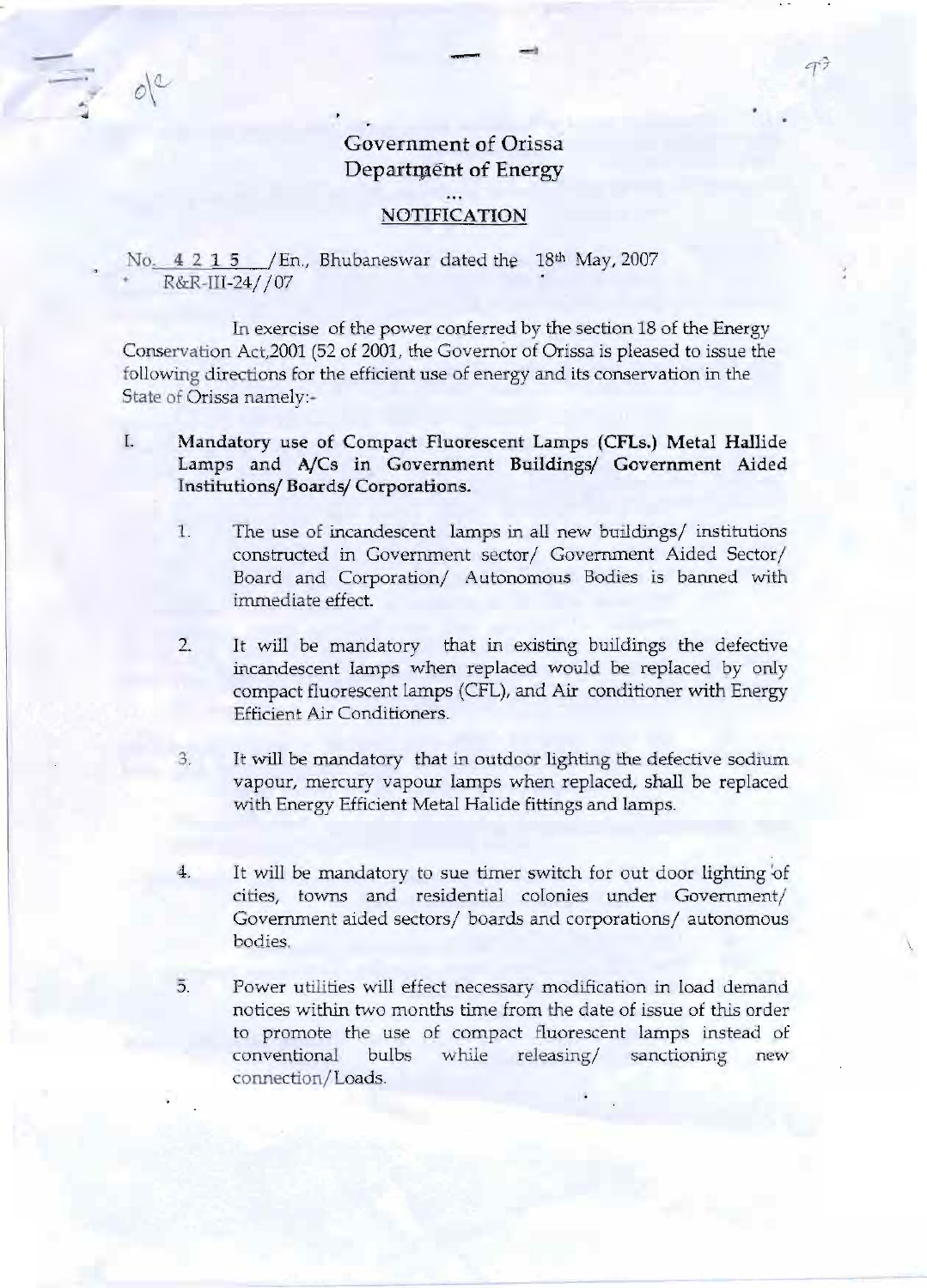- II) Mandatory use of BIS marked Motor pump sets, Power capacitor, Foot/ Reflex valves in Agriculture Sector:
	- 1; For all new tube well connection the use of BIS marked pump sets and accessories will be mandatory.

 $\mathbf{V}$  , and  $\mathbf{V}$ 

.., "., *oj >J'"* ,~'.

, , Cf",

2. Power Utilities will make the amendments in the load demand notices for tube well connections within two months time from the date of issue of this order to ensure use of only BIS marked pumps in the State.

## III) Promotion of Energy Efficient Building Design.

<sup>I</sup> I

f

.,.

-.

- 1. All the new buildings to be constructed in Government/ Government aided sector will incorporate energy efficient buildings design concepts' including Renewable Energy Technologies with immediate effect.
- The Chief Architect (R&B) ,Orissa and other Architects under Govt./Govt. aided sector will ensure the incorporation of energy efficient building design concepts in all buildings to be constructed in future in the Government/ Government Aided Sector. A committee shall be constituted by the Chief Architect, Orissa to examine all existing and new building plans/ drawings in Government/ Government Aided Sector to ensure that all the features of the energy efficient building design concepts have been incorporated in these buildings. 2.
- 3. The Chief Architect Orissa will designate a nodal officer for coordination and monitoring of these measures who will send quarterly progress report to the state designated agency.

## IV) Mandatory use of Solar Water Heating Systems:

- 1. The use of BIS marked solar water heating systems will be mandatory in the following categories of building, namely:
	- i) Industries where hot water is required for processing.
	- ii) Hospitals and Nursing homes including Government Hospitals.
	- iii) Hotels, Motels and Banquet halls.
	- iv) Jail Barracks, Canteens.
	- v) Housing Complexes set up by Group Housing Societies/ Urban Development Authority.